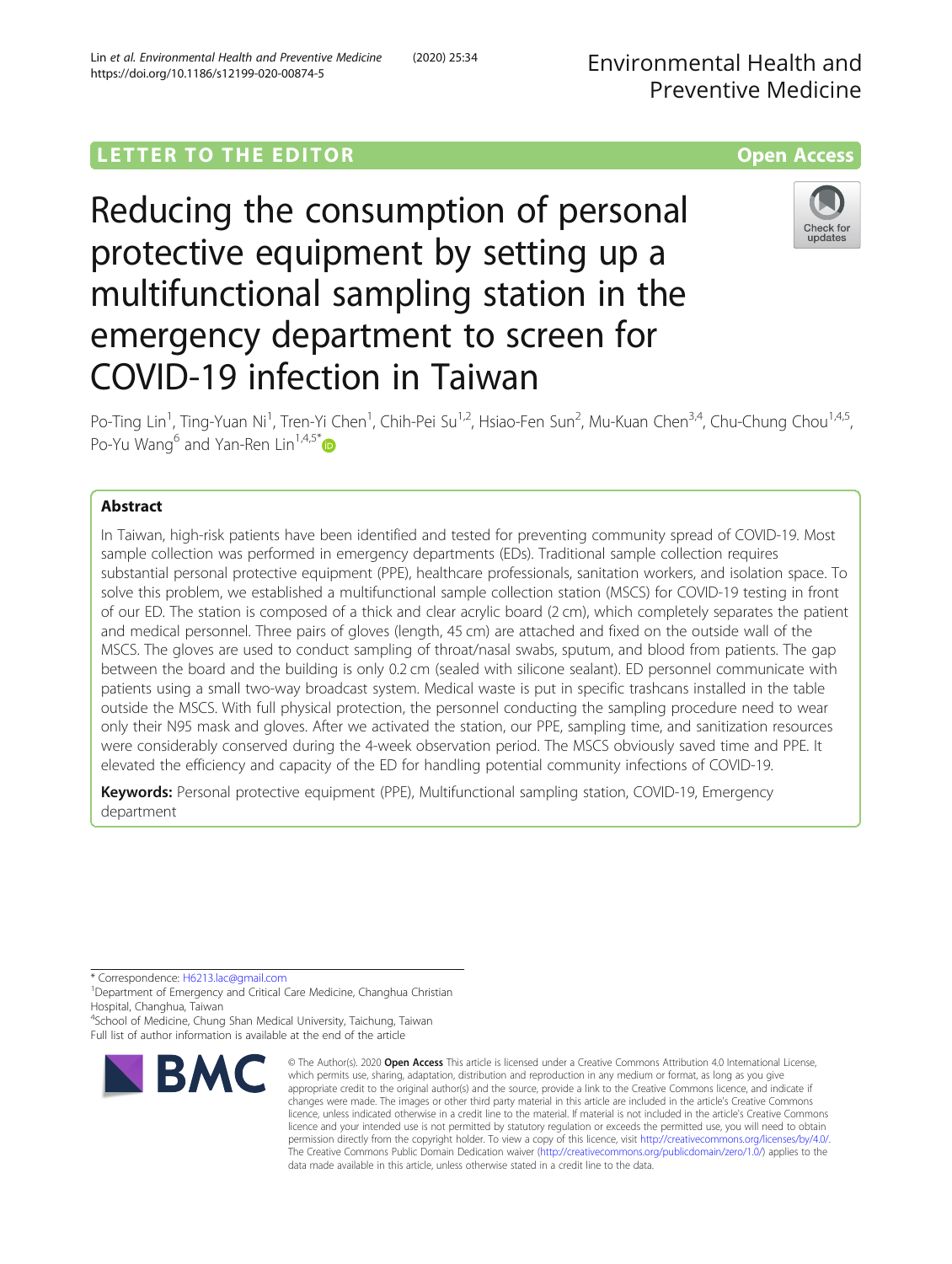Dear Editor,

The outbreak of COVID-19 has devastated the community and health care facilities [\[1](#page-3-0)]. Nationwide extensive screening of potential COVID-19 patients might be beneficial for early identification, treatment, and the development of an isolation policy [[2](#page-3-0)]. However, for some countries that are facing potential community infections and are not truly in the epidemic stage, extensive screening might rapidly consume the current personal protective equipment (PPE) and hospital capacity resources and may even result in resource insufficiency in the subsequent epidemic stage [[3](#page-3-0)]. Therefore, tracing and identification of high-risk patients, especially those with positive travel, occupation, contact, and cluster (TOCC) histories, would be very useful before the epidemic stage. More importantly, rapid sample collection and examination without much PPE or hospital capacity consumption would maintain the normal functioning of emergency departments (EDs) and even the whole health care system.

In Taiwan, high-risk patients have been identified and tested (by the recommendation of the Taiwan CDC) for preventing potential COVID-19 community spread. Most of the sample collection was performed in EDs. Traditional methods for sample collection require substantial PPE, healthcare professionals, sanitation workers, and isolation space. These

methods are also very time consuming, requiring wearing and removing the PPE with repeated sampling and sanitization. To solve this problem, we established a multifunctional sample collection station (MSCS) for COVID-19 testing in front of our ED. This station is composed of a thick and clear acrylic board that completely separates the patient and medical personnel. Detailed information regarding the measurements is provided in Fig. 1. Three pairs of gloves (length, 45 cm) are attached and fixed on the outside wall of the MSCS. The gloves are used to conduct sampling of throat/nasal swabs, sputum, and blood from patients. The thickness of the acrylic board on the MSCS is 2 cm. The gap between the board and building is only 0.2 cm (sealed with silicone sealant). ED personnel communicate with patients using a small two-way broadcast system (with fixed microphones and speakers on the wall). Medical waste (including alcohol-soaked cotton and tongue depressor) is placed in specific trashcans (15  $\text{cm}^2$ , depth 20 cm), which are installed in the table outside the MSCS. With full physical protection, the personnel who conduct the sampling procedure need to wear only their N95 mask and gloves (Fig. [2\)](#page-2-0).

Each ED patient rapidly received outdoor body temperature measurements and TOCC examinations conducted by machines and triage counter personnel. If they were identified as having a high/moderate

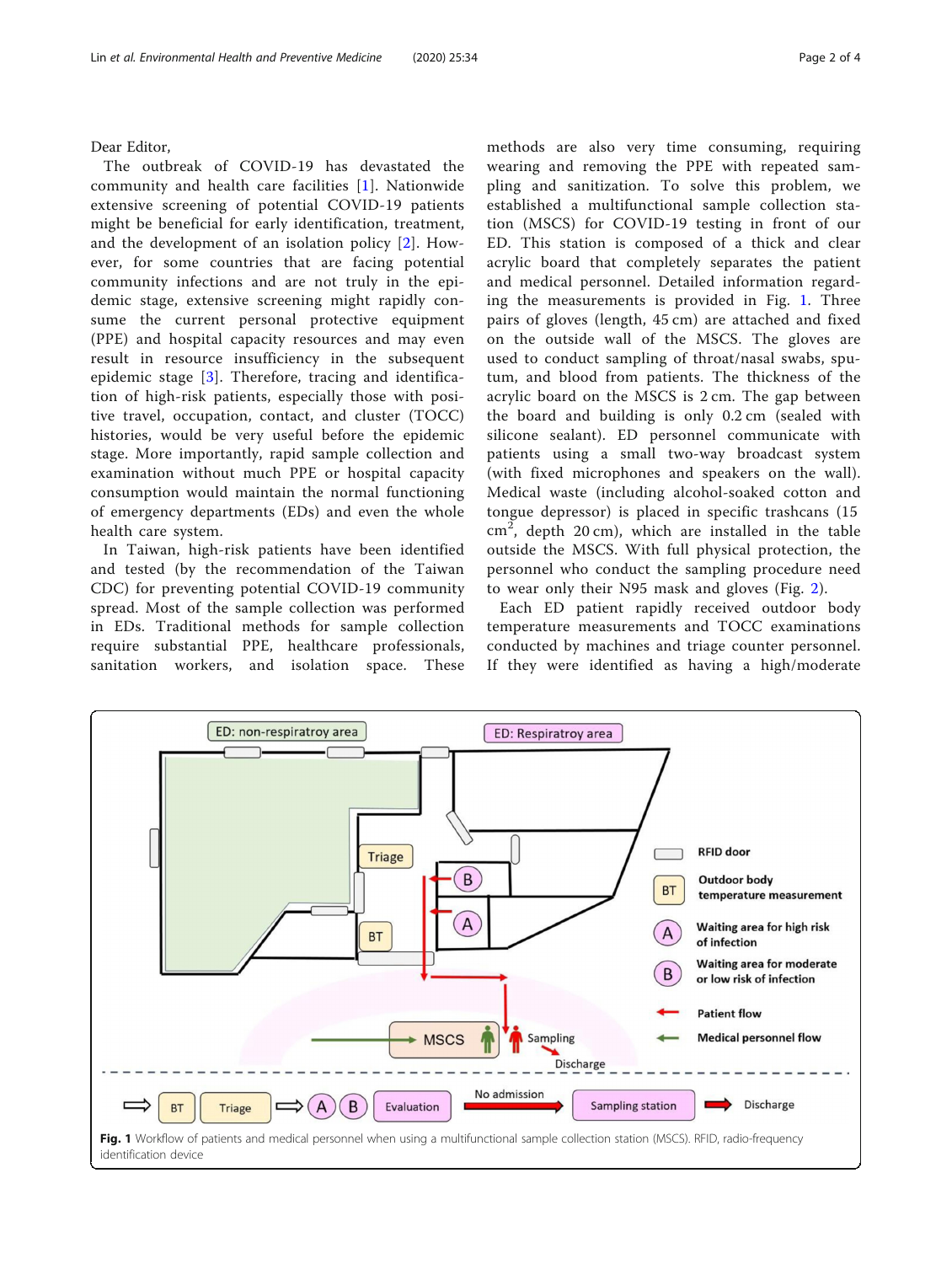<span id="page-2-0"></span>

Table 1 Comparing the differences between traditional sampling and the multifunctional sample collection station (MSCS) during the 4-week observation period

| Variables                                            | Traditional<br>(the first)<br>two weeks) | <b>MSCS</b><br>(the last)<br>two weeks) | Unit        |
|------------------------------------------------------|------------------------------------------|-----------------------------------------|-------------|
|                                                      |                                          |                                         |             |
| Time for suiting up and<br>removal (minutes, median) | 21                                       | 1                                       | Per patient |
| Time for sample collection<br>(minutes, median)      | 5                                        | $\mathcal{P}$                           | Per patient |
| Time for sanitization<br>(minutes, median)           | 35                                       | 10                                      | Per patient |

risk of COVID-19 infection, they received a quick evaluation in separate risk-associated waiting areas [[4](#page-3-0)]. After initial evaluation of a chest image, virus testing for COVID-19 was performed in the MSCS (including throat/nasal swab, sputum collection, blood testing for antibody). This station served only one patient at a time (reducing the risk of crossinfection). Once the patients completed the tests, they could be discharged directly from station and await their reports at home.

After we activated the station, our PPE, sampling time, and sanitization resources were considerably conserved during the 4-week observation period. A comparison between traditional sampling (in a single negative-pressure isolation room) and using the MSCS (outside of the ED) is shown in Table 1. In conclusion, the MSCS considerably saved time and PPE. It elevated the efficiency and capacity of the ED when handling potential community infections of COVID-19.